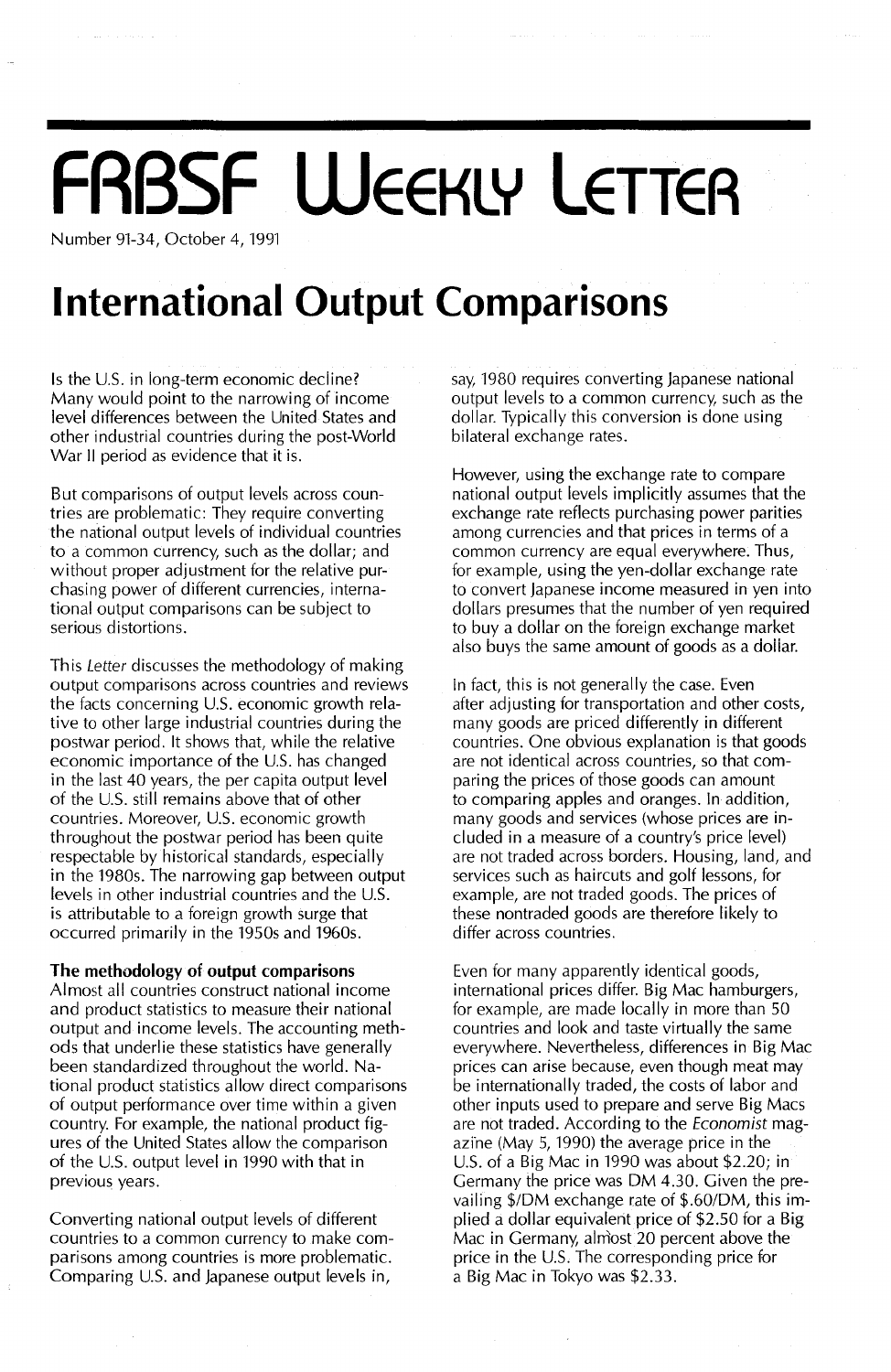# **FRBSF**

The exchange rate, then, tends to understate or overstate the purchasing power of one currency in terms of another. Therefore, using exchange rates to convert a country's gross product to dollars, for example, can overstate or understate that country's real product. Thus, if the number of yen required to match the purchasing power of the dollar over goods is overstated by the yen-dollar exchange rate, Japan's real income relative to that of the U.S. is correspondingly overstated as well.

Such distortions are particularly troublesome in periods when exchange rates are volatile. Yearto-year changes in exchange rates between major currencies of 20 percent or more have been observed since the early 1970s, particularly since 1985. Because most of these large changes have been unrelated to price movements of national outputs, exchange rate conversions necessarily have at times given erroneous measures of the relative output levels of countries.

#### Comparing the comparisons

To overcome these problems in making output comparisons, Kravis, Heston, and Summers have constructed relative purchasing power parity measures of currencies to convert the gross domestic products (GOP) of individual countries to dollars. (See Kravis, Heston, and Summers 1982; Summers and Heston 1991.) These price parity measures are derived from unique price data on identically specified goods and services in each country collected through the U.N. International Comparison Program. Chart 1 presents indexes of real per capita GOP levels in five large industrial countries relative to that of the U.S. in 1950, 1973, and 1988 using these data. (Later data are not available.)

Chart 1 Relative Per Capita Real Output Levels



These data indicate that the economic positions of the U.S. relative to the rest of the world has indeed changed dramatically in the post-World War II period. In 1950, Germany's GOP per capita was one-half that of the U.s.; Japan's GDP per capita was one-sixth of the U.S. Since then, per capita growth in the rest of the world has considerably narrowed the U.S. lead. In 1988, Germany's real per capita GOP had risen to 84 percent of the U.S. figure; Japan's had risen to 78 percent.

Chart 2 presents corresponding data on relative output levels computed using bilateral dollar exchange rates to make output comparisons. These figures concur in indicating significant foreign growth abroad relative to the U.S. since 1950. However, the exchange-rate-converted output figures generally overstate relative foreign output performance in the 1970s and 1980s. In 1988, for example, they indicate that per capita real output in Japan exceeded that in the U.S. by 20 percent, and that per capita output in Germany equaled that in the U.S. The reason is that because of the sharp appreciation in the yen, OM, and other major currencies against the dollar after 1985, the bilateral exchange rates used to make the comparisons overstated the purchasing power of these currencies relative to the dollar. Thus the exchange-rate-adjusted output measures exaggerate the growth of foreign output levels in the last decade. The Kravis-Heston-Summers figures reported in Chart 1 present the more accurate picture of relative output levels.

#### Why is the gap narrowing?

While U.S. per capita output levels still exceed levels abroad when properly measured, the gap clearly has narrowed over the last 40 years. Does this trend indicate that the  $U.S.$  is in long-run economic decline? In fact, much of this narrowing of output gaps reflects a growth surge by the rest of the world, rather than a major growth slump in the U.S.

During the periods 1950-1960 and 1960-73 U.s. real GOP growth averaged 3.3 percent and 4 percent a year, respectively. (Real per capita growth averaged 1.5 percent and 2.7 percent, respectively.) These figures compare favorably with U.S. historical experience. It is estimated that U.S. annual GDP growth was 3.5 and 2.7 percent for the periods 1900-1925 and 1925- 1950, respectively. (Average annual per capita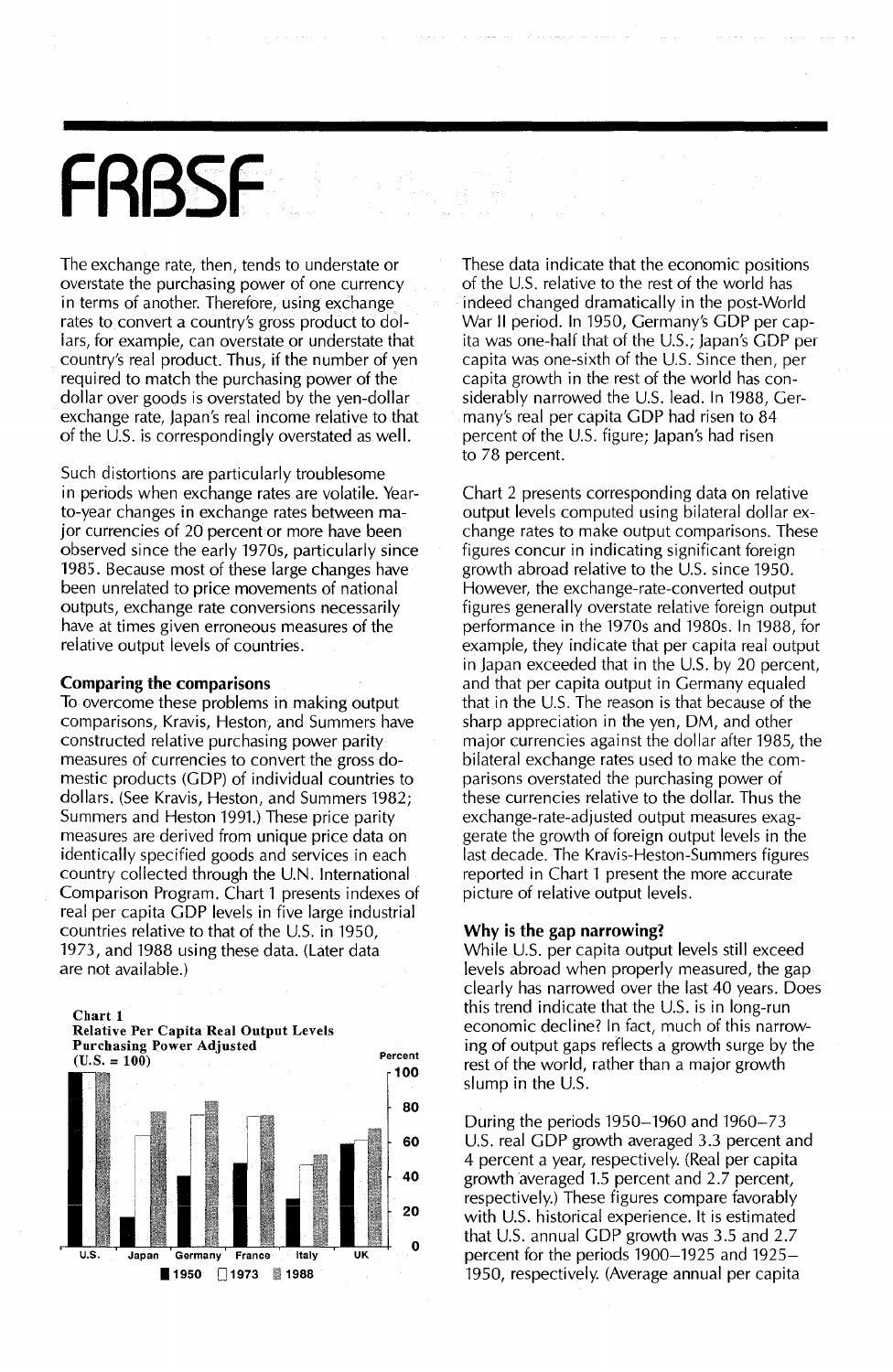

GOP growth was 1.7 percent and 1.6 percent over the same periods.)

During the 1950s and 1960s the growth of other industrial economies was exceptionally high. For example, between 1950 and 1973 Japan's real GOP grew roughly 9 percent a year. Germany's GOP grew by 8.4 percent annually between 1950 and 1960 and by 4.4 percent between 1960 and 1973.

There are several explanations for this foreign growth surge. In part it can be attributed to the opening of world trade and economic relations and catch-up growth by foreign industrial countries following the devastation of World War II. A number of researchers have emphasized the role of competitive forces that have generated a steady transference of technology from the  $U.S.$ to other countries.

In the period 1973~80, while most industrial countries experienced a growth slowdown as a result of oil shocks, growth abroad continued to exceed that in the U.S. Since 1980, however, U.S. growth has been comparable or superior to that abroad. Despite some rebounding from the effects of oil shocks, foreign growth remains far below rates experienced in the 1950s and 1960s. In terms of annual GDP growth, the U.S. rate of

3.3 percent exceeded that of all other large industrial countries except Japan's 3.6 percent rate. On a per capita basis, only Japan and the U.K. have displayed somewhat better performance than the U.S. during the 1980s.

#### **Conclusions**

A long-run view of U.S. economic performance indicates that U.S. economic growth in the postwar period has been quite respectable by historical standards. While growth in most other countries surged in the postwar period relative to the U.s., this surge occurred primarily in the 1950s and 1960s. There is no evidence that the associated convergence of worldwide growth rates has been damaging to the United States. In the 1960s, when foreign economic growth exceeded that in the U.S. by a wide margin, American output grew faster than at any time in U.s. history. Moreover, in the past decade U.S. growth performance has been comparable or superior to that abroad.

This does not imply that current or recent past rates of U.S. output growth are the highest that can be achieved. However, it does suggest that u.S. performance through the 1980s has not displayed any evidence of long-term output growth slowdown.

#### Reuven Glick Research Officer

#### References

Opinions expressed in this newsletter do not necessarily refied the views of the management of the Federal Reserve Bank of San Francisco, or of the Board of Governors of the Federal Reserve System. Editorial comments may be addressed to the editor (Judith Goff) or to the author.... Free copies of Federal Reserve

publications can be obtained from the Public Information Department, Federal Reserve Bank of San Francisco, P.O. Box 7702, San Francisco 94120. Phone (415) 974-2246.

Kravis, Irving, Alan Heston, and Robert Summers. 1982. International Comparisons of Real Gross Product. Baltimore: Johns Hopkins University Press.

Summers, Robert and Alan Heston. 1991. "The Penn World Table (Mark 5): An Expanded Set of International Comparisons, 1950-1988:' Quarterly Journal of Economics (May).